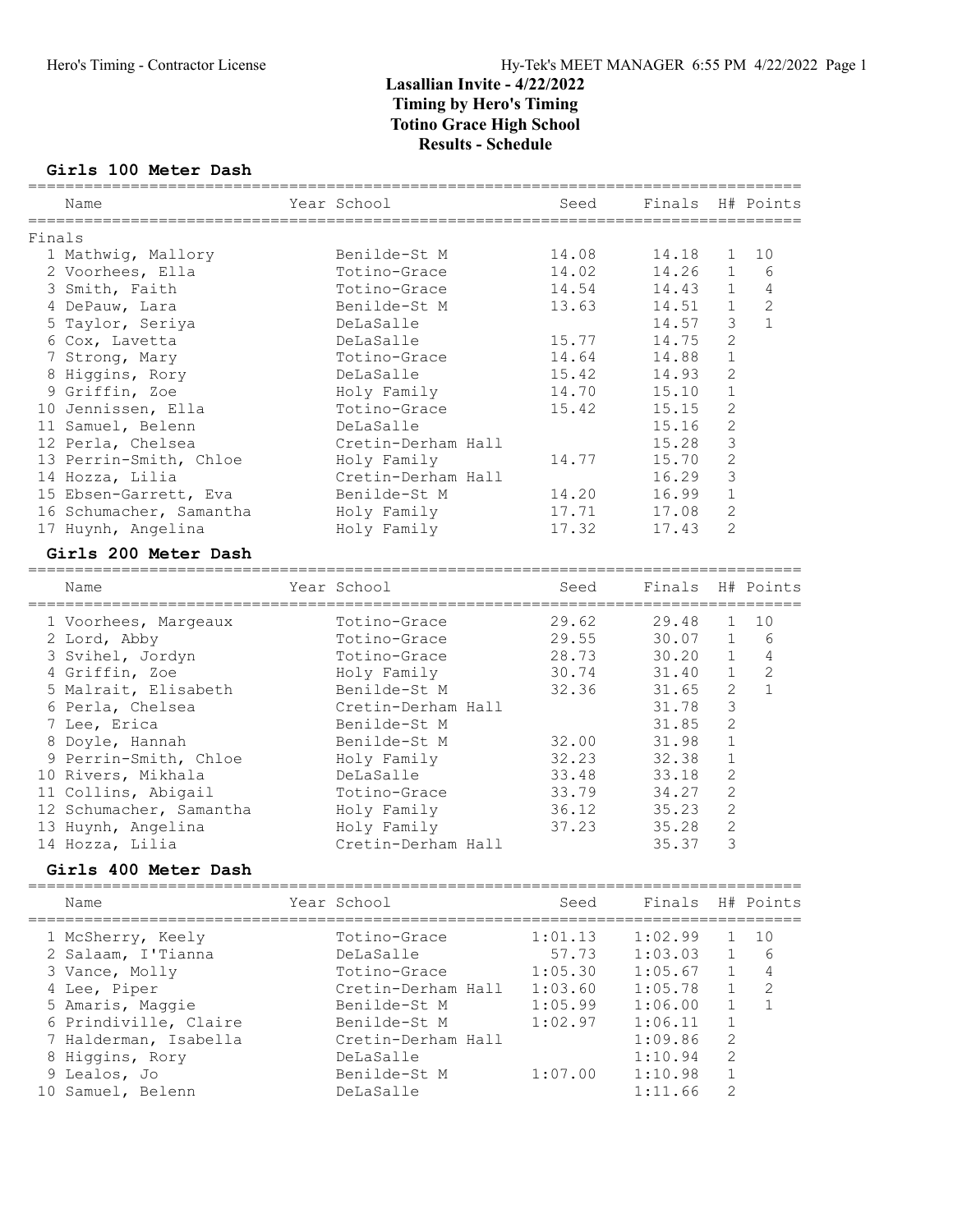7 Parry, Paige Benilde-St M 2:55.00 2:51.09 Can't Score - '

# ....Girls 400 Meter Dash

| 11 Scott, Lauren  | DeLaSalle    | 1:12.24 | 1:12.09 |                |
|-------------------|--------------|---------|---------|----------------|
| 12 Larson, Linnea | Totino-Grace | 1:13.93 | 1:12.84 | $\overline{2}$ |
| 13 Weeks, Reese   | Totino-Grace | 1:14.46 | 1:15.50 | 2              |

#### Girls 800 Meter Run

| Name                  | Year School  | Seed    | Finals Points |               |
|-----------------------|--------------|---------|---------------|---------------|
| 1 Keane, McKenzie     | Totino-Grace | 2:41.91 | 2:49.70       | 1 O           |
| 2 Stanley, Claire     | Benilde-St M | 2:47.24 | 2:55.89       | 6             |
| 3 Augustyn, Emma      | Holy Family  | 2:50.94 | 2:58.84       | 4             |
| 4 Skahan, Bailey      | Benilde-St M | 2:50.00 | 3:03.44       | $\mathcal{L}$ |
| 5 Sutcliffe, Danielle | Holy Family  | 3:16.62 | 3:11.64       |               |
| 6 Cronin, Ceci        | Benilde-St M | 3:01.73 | 3:11.80       |               |

Girls 1600 Meter Run

================================================================================

| Name                | Year School  | Seed    |         | Finals Points |
|---------------------|--------------|---------|---------|---------------|
| 1 Larson, Vivienne  | Benilde-St M | 5:33.51 | 5:42.84 | 10            |
| 2 Skahan, Bailey    | Benilde-St M | 6:14.17 | 6:19.77 | 6             |
| 3 Larson, Genevieve | Benilde-St M | 5:45.00 | 6:28.64 | 4             |
| 4 Hurry, Breonna    | Totino-Grace | 6:22.39 | 6:41.70 | $\mathcal{L}$ |
| 5 Hamri, Safia      | DeLaSalle    | 6:17.89 | 6:42.69 |               |
| 6 Peterson, Lily    | Benilde-St M | 6:38.27 | 6:52.61 |               |
| 7 Stauffer, Kristen | DeLaSalle    | 6:34.25 | 7:01.15 |               |
| 8 Schaffer, Lily    | Holy Family  | 7:30.78 | 7:18.12 |               |
|                     |              |         |         |               |

#### Girls 3200 Meter Run

| Name                                                    | Year School                                 | Seed                 | Finals Points                    |                     |
|---------------------------------------------------------|---------------------------------------------|----------------------|----------------------------------|---------------------|
| 1 Nientimp, Avery<br>2 Shirley, Ava<br>3 Hurry, Breonna | Benilde-St M<br>Holy Family<br>Totino-Grace | 13:33.06<br>14:30.00 | 14:09.83<br>15:21.14<br>15:36.27 | 10<br>h<br>$\Delta$ |

## Girls 100 Meter Hurdles

| Name                | Year School        | Seed  | Finals H# Points |   |     |
|---------------------|--------------------|-------|------------------|---|-----|
| 1 Cina, Brooke      | Totino-Grace       | 16.95 | 18.47            |   | 10  |
| 2 Schuele, Emma     | Holy Family        | 18.77 | 19.49            |   | -6  |
| 3 Lasure, Clare     | Cretin-Derham Hall |       | 19.52            | 2 |     |
| 4 Welu, Preslee     | Holy Family        | 20.19 | 20.23            |   | - 2 |
| 5 Lynch, Dayna      | Cretin-Derham Hall | 20.97 | 21.02            |   |     |
| 6 Gutzmann, Rebecca | Cretin-Derham Hall | 20.65 | 21.06            |   |     |
| 7 Cool, Grace       | Totino-Grace       | 20.79 | 21 10            |   |     |
|                     |                    |       |                  |   |     |

## Girls 300 Meter Hurdles

| Name           | Year School  | Seed  | Finals Points |  |
|----------------|--------------|-------|---------------|--|
| 1 Cina, Brooke | Totino-Grace | 48 15 | 5000 10       |  |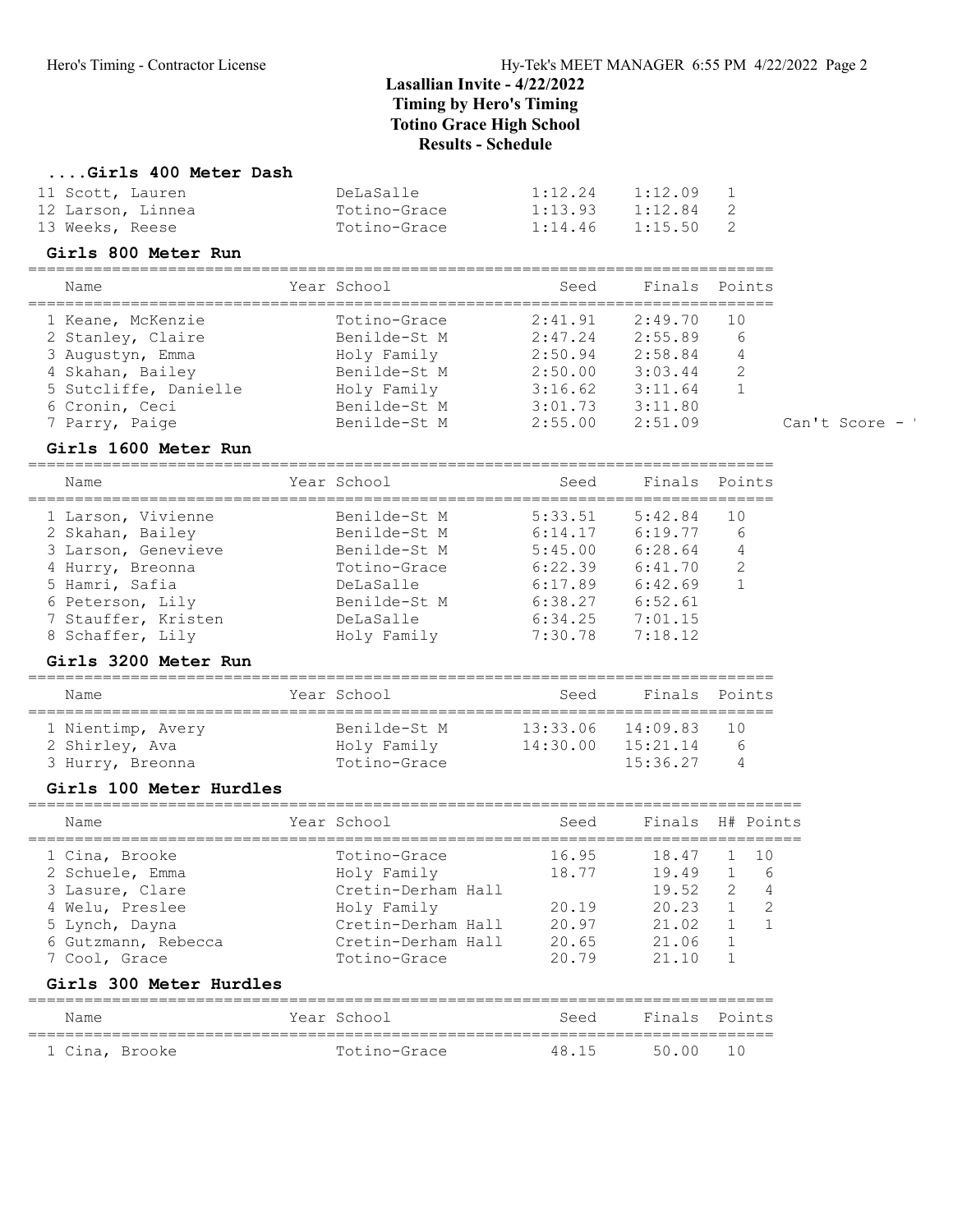#### ....Girls 300 Meter Hurdles

| 2 Lasure, Clare     | Cretin-Derham Hall |       | 54.46   | - 6 |
|---------------------|--------------------|-------|---------|-----|
| 3 Cool, Grace       | Totino-Grace       | 56.05 | 57.80   | 4   |
| 4 Schuele, Emma     | Holy Family        | 57.61 | 58.06   | - 2 |
| 5 Gutzmann, Rebecca | Cretin-Derham Hall | 59.93 | 1:03.79 |     |

#### Girls 4x100 Meter Relay

================================================================================ School Seed Finals Points ================================================================================ 1 Benilde-St Margaret's 'A' 1:00.00 55.70 8<br>1) Carter, Lyra 2) Schultz, Elliot<br>3) Cooper, Ania 4) Ford, Janai 1) Carter, Lyra 2) Schultz, Elliot 3) Cooper, Ania (4) Ford, Janai 2 Totino-Grace 'A' 56.08 56.26 6 1) Strong, Mary 2) Voorhees, Ella 3) Smith, Faith  $4$ ) Svihel, Jordyn 3 Holy Family Catholic 'A' 57.23 1:01.26 4 1) Tupa Clark, Greta 2) Santini, Margaret 3) Chromy, Sarah (4) Welu, Preslee 4 Cretin-Derham Hall 'A' 1:01.56 2 1) Gutzmann, Rebecca 2) Perla, Chelsea 3) Schutz, McKenna (4) Hozza, Lilia -- DeLaSalle 'A' 53.37 DQ 3rd exch 1) Zarlee, Ayanna 2) Gries, Anna 3) Adelgren, Anya (4) Giles, Naja

#### Girls 4x200 Meter Relay

================================================================================ School Seed Finals Points ================================================================================ 1 DeLaSalle 'A' 1:53.16 1:52.97 8 1) Zarlee, Ayanna 2) Gries, Anna 3) Adelgren, Anya (4) Giles, Naja 2 Totino-Grace 'A' 1:57.96 1:56.41 6 1) Lord, Abby 2) Spencer, Megan 3) Dengerud, Leah 1988 (4) Svihel, Jordyn 3 Cretin-Derham Hall 'A' 1:56.62 4 1) Lee, Piper 2) Lasure, Clare 3) Halderman, Isabella (4) Lynch, Dayna 4 Benilde-St Margaret's 'A' 2:00.00 2:14.14 2 1) Doyle, Hannah 2) Loes, Lucy 3) Golla, Isabella 4) Van Oort, Kiara

#### Girls 4x400 Meter Relay

| School                                                                   | Seed                                          | Finals Points       |            |
|--------------------------------------------------------------------------|-----------------------------------------------|---------------------|------------|
| 1 Totino-Grace 'A'<br>1) McSherry, Keely<br>3) Dengerud, Leah            | 2) Cina, Brooke<br>4) Vance, Molly            | $4:22.22$ $4:29.40$ | - 8        |
| 2 Benilde-St Margaret's 'A'<br>1) Amaris, Maggie<br>3) Larson, Genevieve | 2) Larson, Vivienne<br>4) Prindiville, Claire | $5:04.85$ $4:58.10$ | $\epsilon$ |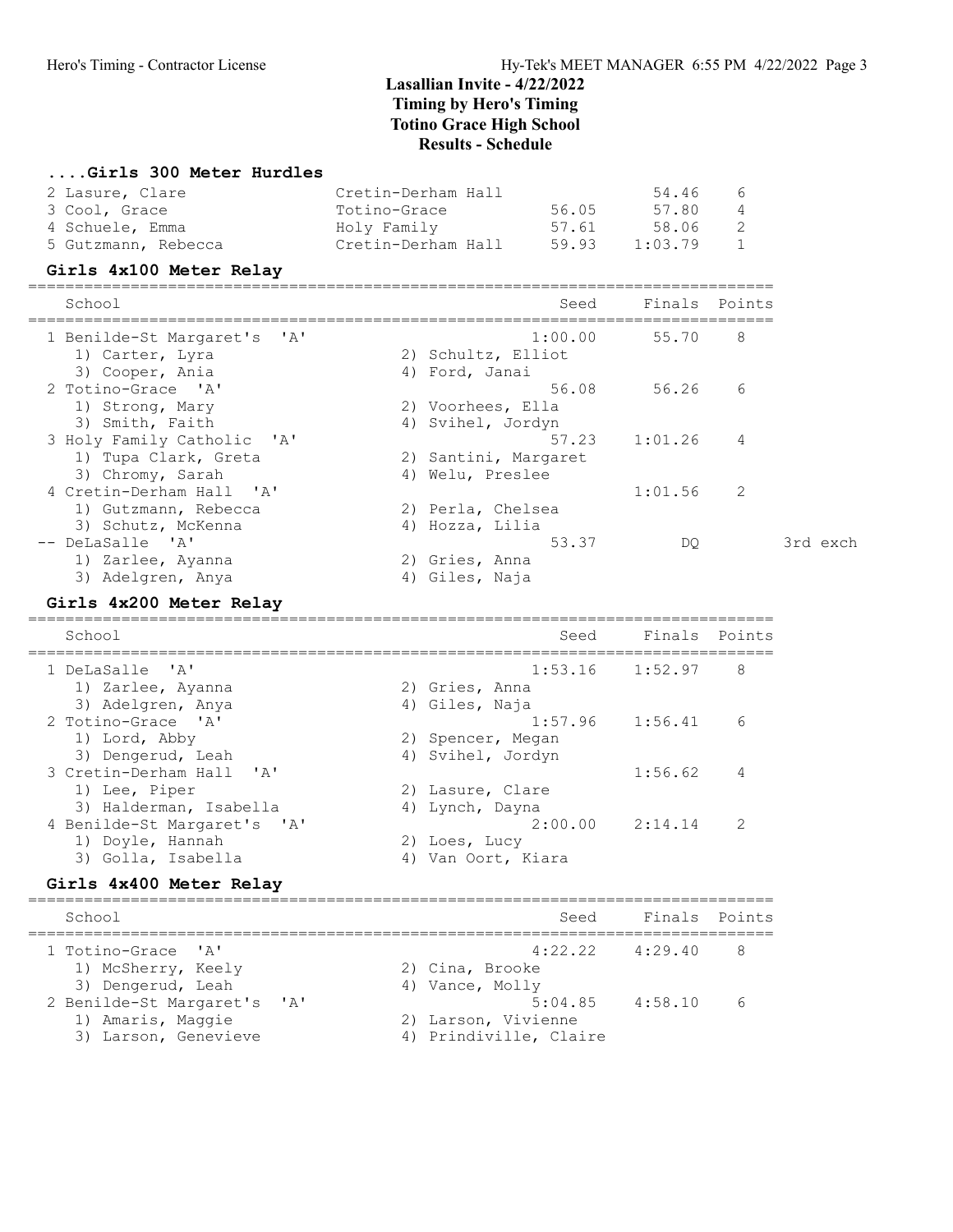## Girls 4x800 Meter Relay

| School                                                                  |      |                                             | Seed                         | Finals Points                |                               |              |
|-------------------------------------------------------------------------|------|---------------------------------------------|------------------------------|------------------------------|-------------------------------|--------------|
| 1 Benilde-St Margaret's<br>1) Peterson, Lily<br>3) Prindiville, Claire  | ' A' | 2) Larson, Vivienne<br>4) Larson, Genevieve | 11:20.00                     | 11:24.79                     | 8                             |              |
| 2 Holy Family Catholic 'A'<br>1) Shirley, Ava<br>3) Sutcliffe, Danielle |      | 2) Augustyn, Ella<br>4) Augustyn, Emma      | 11:59.00                     | 12:27.36                     | 6                             |              |
| Girls Long Jump                                                         |      |                                             |                              |                              |                               |              |
| Name                                                                    |      | Year School                                 | Seed                         | Finals                       | Points                        |              |
| 1 Voorhees, Ella                                                        |      | Totino-Grace                                | $15 - 09.75$                 | $15 - 01.25$                 | 10                            |              |
| 2 Vance, Molly                                                          |      | Totino-Grace                                | $15 - 02.00$                 | $14 - 04.25$                 | 6                             |              |
| 3 Voorhees, Margeaux                                                    |      | Totino-Grace                                | $14 - 08.00$                 | $13 - 09.00$                 | 4                             |              |
| 4 Laaksonen, Sonja                                                      |      | Holy Family                                 | $13 - 02.00$                 | $13 - 08.25$                 | 2                             |              |
| 5 Lervick, Anna                                                         |      | Benilde-St M                                | $15 - 00.25$                 | $13 - 05.00$                 | $\mathbf{1}$                  |              |
| 6 Tupa Clark, Greta                                                     |      | Holy Family                                 | $13 - 01.50$                 | $13 - 04.75$                 |                               |              |
| 7 Santini, Margaret                                                     |      | Holy Family                                 | $13 - 08.00$                 | $13 - 04.50$                 |                               |              |
| 8 Goodwin, Mimi                                                         |      | Benilde-St M                                | $15 - 01.00$                 | $13 - 03.50$                 |                               |              |
| 9 Chromy, Sarah                                                         |      | Holy Family                                 | $13 - 05.50$                 | $13 - 02.25$                 |                               |              |
| 10 Taylor, Seriya                                                       |      | DeLaSalle                                   | $13 - 10.50$                 | $13 - 00.75$                 |                               |              |
| 11 Cox, Lavetta                                                         |      | DeLaSalle                                   |                              | $12 - 09.50$                 |                               |              |
|                                                                         |      | Totino-Grace                                | $12 - 08.00$                 | $12 - 08.50$                 |                               |              |
| 12 Collins, Abigail                                                     |      |                                             | $13 - 00.25$                 |                              |                               |              |
| 13 Lynch, Dayna                                                         |      | Cretin-Derham Hall<br>Benilde-St M          |                              | $12 - 07.50$                 |                               |              |
| 14 Lee, Erica<br>Girls Triple Jump                                      |      |                                             |                              | $12 - 03.50$                 |                               |              |
| Name                                                                    |      | Year School                                 | Seed                         | Finals                       | Points                        |              |
|                                                                         |      |                                             |                              |                              |                               |              |
| 1 Lervick, Anna                                                         |      | Benilde-St M                                | $35 - 04.25$                 | $33 - 00.75$                 | 10                            |              |
| 2 Collins, Abigail                                                      |      | Totino-Grace                                | $27 - 06.00$                 | $26 - 07.00$                 | 6                             |              |
| 3 Russell, Jessica                                                      |      | Totino-Grace                                | $28 - 01.75$                 | $26 - 02.75$                 | 4                             |              |
| 4 Weeks, Reese                                                          |      | Totino-Grace                                | $26 - 04.00$                 | $25 - 01.50$                 | 2                             |              |
| Girls Shot Put                                                          |      |                                             |                              |                              |                               |              |
| Name                                                                    |      | Year School                                 | Seed                         | Finals                       |                               | H# Points    |
| 1 Paulsen, Logan                                                        |      | Holy Family                                 | $31 - 11.50$                 | $31 - 03.50$                 | $\overline{\phantom{a}}$      | 10           |
| 2 Schlaefer, Caraline                                                   |      | Totino-Grace                                | $33 - 00.75$                 | $30 - 09.00$                 | 2                             | 6            |
| 3 Oconitrillo, Gabriela                                                 |      | Holy Family                                 | $29 - 10.50$                 | $29 - 05.50$                 | $\mathbf{2}$                  | 4            |
| 4 Gbedjangni, Manuella                                                  |      |                                             |                              |                              | 2                             | $\sqrt{2}$   |
|                                                                         |      | DeLaSalle                                   | $30 - 03.50$                 |                              |                               |              |
|                                                                         |      |                                             |                              | $28 - 05.50$                 |                               | $\mathbf{1}$ |
| 5 Nkemuoh, Divine                                                       |      | Totino-Grace                                | $27 - 09.25$                 | $25 - 00.75$                 | 2                             |              |
| 6 Bosch, Kaihley                                                        |      | Holy Family                                 | $24 - 02.25$                 | $24 - 02.50$                 | 2                             |              |
| 7 Horkey, Abigail                                                       |      | Holy Family                                 | $21 - 05.00$                 | $23 - 01.25$                 | $\overline{c}$                |              |
| 8 Wolo, Martina                                                         |      | DeLaSalle                                   | $21 - 06.00$                 | $22 - 08.75$                 | $\overline{c}$                |              |
| 9 Commerford, Jacqueline                                                |      | Benilde-St M                                | $23 - 00.75$                 | $22 - 01.00$                 | $\overline{c}$                |              |
| 10 Gewedik, Sophie                                                      |      | Totino-Grace                                | $19 - 10.75$                 | $21 - 11.00$                 | 1                             |              |
| 11 Larson, Juliette<br>12 Rooney-O'Donnell, Maya                        |      | Benilde-St M<br>Benilde-St M                | $22 - 07.00$<br>$18 - 03.00$ | $21 - 02.00$<br>$20 - 06.00$ | $\overline{c}$<br>$\mathbf 1$ |              |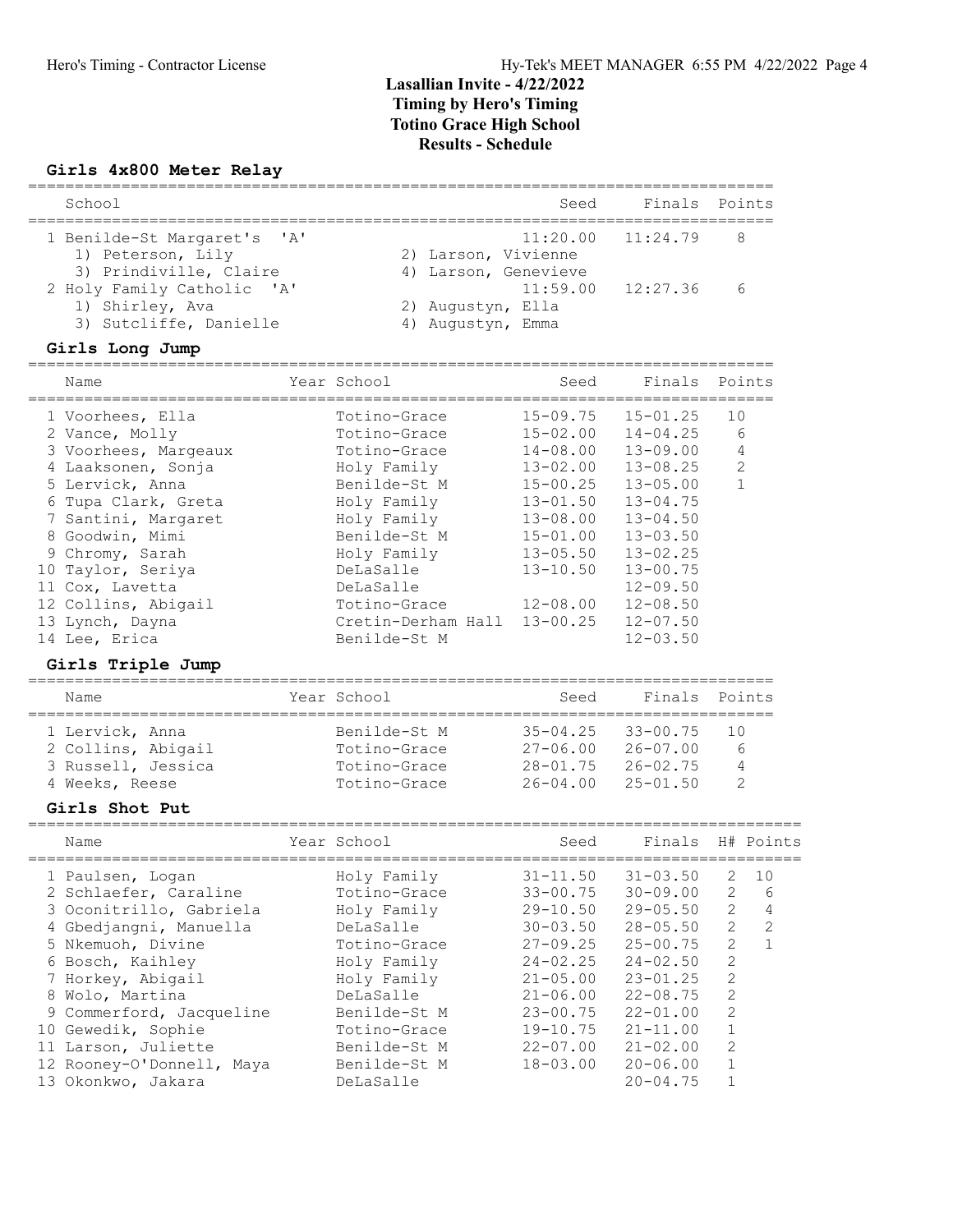....Girls Shot Put

14 Kerr, Zion Totino-Grace 18-10.50 19-02.00 1

# Girls Discus Throw

| Name                      | Year School |              | Seed       | Finals       | Points         |
|---------------------------|-------------|--------------|------------|--------------|----------------|
| 1 Paulsen, Logan          |             | Holy Family  | $103 - 00$ | $90 - 06$    | 10             |
| 2 Oconitrillo, Gabriela   |             | Holy Family  | $78 - 09$  | $74 - 10$    | 6              |
| 3 Schlaefer, Caraline     |             | Totino-Grace | $86 - 07$  | $70 - 07$    | 4              |
| 4 Commerford, Jacqueline  |             | Benilde-St M | $64 - 07$  | $65 - 03.50$ | $\overline{2}$ |
| 5 Bosch, Kaihley          |             | Holy Family  | $76 - 07$  | $62 - 06$    |                |
| 6 Nkemuoh, Divine         |             | Totino-Grace | $54 - 05$  | $61 - 09$    |                |
| 7 Gewedik, Sophie         |             | Totino-Grace | $51 - 10$  | $53 - 04$    |                |
| 8 Horkey, Abigail         |             | Holy Family  | $53 - 11$  | $51 - 05.50$ |                |
| 9 Larson, Juliette        |             | Benilde-St M | $50 - 00$  | $51 - 04.50$ |                |
| 10 Gbedjangni, Manuella   |             | DeLaSalle    | $45 - 00$  | $42 - 05.50$ |                |
| 11 Rooney-O'Donnell, Maya |             | Benilde-St M | $42 - 06$  | $41 - 03.50$ |                |
| 12 Okonkwo, Jakara        |             | DeLaSalle    |            | $40 - 09$    |                |
| 13 Kerr, Zion             |             | Totino-Grace | $34 - 03$  | $36 - 00$    |                |
|                           |             |              |            |              |                |

#### Boys 100 Meter Dash

| Name                               | Year School                     | Seed  | Finals H# Points |              |                |        |
|------------------------------------|---------------------------------|-------|------------------|--------------|----------------|--------|
| 1 Schaar, Peter                    | Totino-Grace                    | 11.35 | 12.07            |              | 1 10           |        |
| 2 Kuharski, Justin                 | Totino-Grace                    |       | 11.85 12.14 1 6  |              |                |        |
| 3 Koemptgen, Isaac                 | Cretin-Derham Hall              |       | 12.32 3          |              | $\overline{4}$ |        |
| 4 Mathis, EJ                       | Totino-Grace                    | 11.96 | $12.36$ 1 2      |              |                |        |
| 5 Faherty, Aiden                   | Benilde-St M                    |       | $12.39$ 3 1      |              |                |        |
| 6 Fisher, Charlie <b>DeLaSalle</b> |                                 |       | 12.25 12.45 1    |              |                |        |
| 7 Powell, Kahn                     | DeLaSalle and the DeLaSalle     | 11.88 | 12.46            | $\mathbf{1}$ |                |        |
| 8 Riley, Jackson                   | Holy Family                     |       | 12.80 12.65      | 2            |                |        |
| 9 Plum, Charles                    | Cretin-Derham Hall              |       | 12.01 12.66      | 1            |                | 12.652 |
| 10 Brewer, Himie                   | Benilde-St M                    | 12.93 | 12.66            | 2            |                | 12.655 |
| 11 Suggs, Logan                    | Totino-Grace                    | 12.29 | 12.71            | 1            |                |        |
| 12 Anderson, Marcus                | DeLaSalle                       | 13.08 | 12.92            | $\mathbf{2}$ |                |        |
| 13 Hilger, Colin                   | Cretin-Derham Hall              |       | 13.13            | 3            |                |        |
| 14 Neubauer, Breck                 | Holy Family                     | 13.02 | 13.41            | 2            |                |        |
| 15 Westerhaus, Thomas              | Holy Family                     | 12.73 | 13.43            |              |                |        |
| 16 Enge, Marcus                    | Cretin-Derham Hall              |       | 13.56            | 3            |                |        |
|                                    | 17 Jason, Burnside Benilde-St M | 13.50 | 14.40            | 2            |                |        |
| 18 Mcmenomy, Quinlan               | Benilde-St M                    | 13.55 | 14.51            | 2            |                |        |
| 19 Michel, Nathan                  | DeLaSalle                       | 16.48 | 15.70            | 2            |                |        |
|                                    |                                 |       |                  |              |                |        |

#### Boys 200 Meter Dash

| Name                                                | Year School                               | Seed                    | Finals H# Points        |                              |
|-----------------------------------------------------|-------------------------------------------|-------------------------|-------------------------|------------------------------|
| 1 Treadway, Caleb<br>2 Lamb, Owen<br>3 Adair, Diego | DeLaSalle<br>Totino-Grace<br>Benilde-St M | 27.84<br>25.08<br>25.48 | 24.06<br>24.63<br>24.75 | 2 10<br>-6<br>$\overline{4}$ |
| 4 Carter, Camden<br>5 Adams, Carlos                 | Benilde-St M<br>DeLaSalle                 | 26.00<br>25.95          | 25.22<br>25.26          | -2                           |
| 6 Keten, Marquel                                    | Totino-Grace                              | 25.32                   | 2538                    |                              |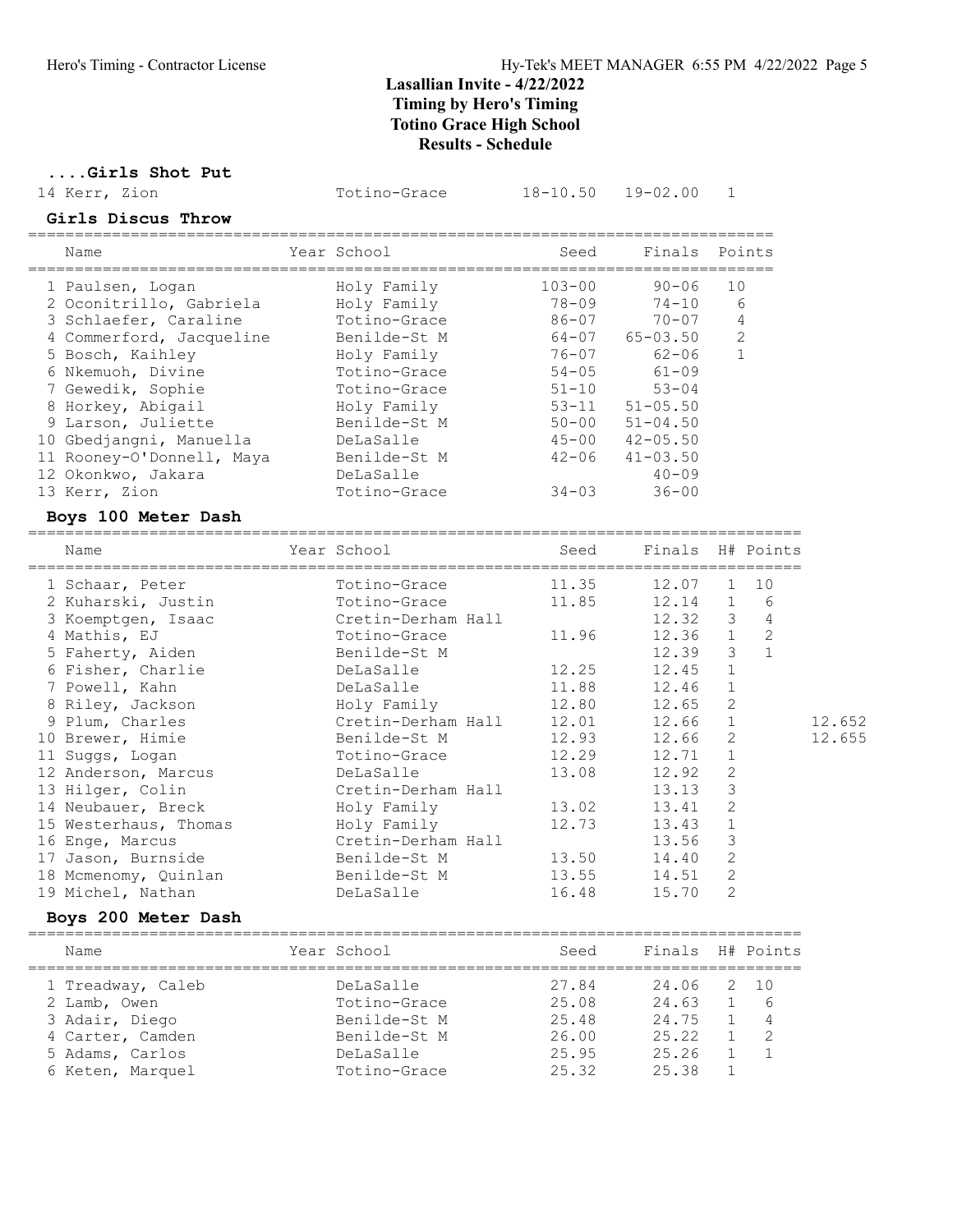#### ....Boys 200 Meter Dash

| 7 Russo, Bennett      | Holy Family        | 26.21 | 25.44 | 2             |
|-----------------------|--------------------|-------|-------|---------------|
| 8 Koemptgen, Isaac    | Cretin-Derham Hall |       | 25.48 | $\mathcal{E}$ |
| 9 Jacobson, Luke      | Totino-Grace       | 26.01 | 25.49 | 1             |
| 10 Suggs, Logan       | Totino-Grace       | 25.55 | 25.71 | 1             |
| 11 Westerhaus, Thomas | Holy Family        | 26.32 | 26.53 | 2             |
| 12 Crandall, Slater   | Benilde-St M       | 27.00 | 26.61 | 2             |
| 13 Neubauer, Breck    | Holy Family        | 26.59 | 26.63 | 2             |
| 14 Anderson, Marcus   | DeLaSalle          |       | 27.18 | -3            |
| 15 Enge, Marcus       | Cretin-Derham Hall |       | 27.56 | 2             |
| 16 Harris, Jaydn      | Cretin-Derham Hall |       | 28.97 | 3             |
| 17 Steven, Tangney    | Benilde-St M       | 28.00 | 31.11 | 2             |
| 18 Nicolo, Thomas     | Cretin-Derham Hall |       | 32.21 | 3             |
| 19 Schneider, Hayden  | DeLaSalle          | 32.89 | 33.00 | 2             |

### Boys 400 Meter Dash

=================================================================================== Name Year School Seed Finals H# Points

| TEAT PCHOOT                          | beea    |         |                  |                                                       |
|--------------------------------------|---------|---------|------------------|-------------------------------------------------------|
| Holy Family                          | 54.17   |         |                  | 10                                                    |
| Holy Family                          | 54.45   |         |                  | 6                                                     |
| DeLaSalle                            |         | 57.62   | 3                | 4                                                     |
| Totino-Grace                         | 56.82   | 58.04   | 1                | -2                                                    |
| 5 Villagomez, Alejandro<br>DeLaSalle | 59.46   |         |                  |                                                       |
| Benilde-St M                         | 59.44   | 1:00.70 | $\overline{1}$   |                                                       |
| Benilde-St M                         | 1:03.00 | 1:02.84 | 2                |                                                       |
| Totino-Grace                         |         | 1:03.07 | 2                |                                                       |
| Totino-Grace                         |         | 1:03.83 |                  |                                                       |
| Cretin-Derham Hall                   |         | 1:04.19 | 3                |                                                       |
| DeLaSalle                            |         | 1:04.63 | 3                |                                                       |
| Benilde-St M                         | 1:10.97 | 1:12.46 | 2                |                                                       |
| Benilde-St M                         | 1:07.00 | 1:20.60 | 2                |                                                       |
|                                      |         |         | 1:02.67<br>59.20 | PINAIS - A# POINUS<br>53.97<br>56.01 1<br>$1:00.03$ 1 |

#### Boys 800 Meter Run

================================================================================

| Name                  | Year School  | Seed    | Finals Points |                |
|-----------------------|--------------|---------|---------------|----------------|
| 1 Lindgren, Matthew   | Totino-Grace | 2:06.86 | 2:11.67       | 10             |
| 2 Jacobsen, Matthew   | Totino-Grace | 2:19.20 | 2:19.69       | 6              |
| 3 Moberg, Christian   | DeLaSalle    | 2:09.55 | 2:21.45       | 4              |
| 4 Peterson, Will      | Benilde-St M | 2:20.53 | 2:22.03       | $\overline{2}$ |
| 5 Hennessey, Jonathan | Holy Family  | 2:23.92 | 2:26.86       |                |
| 6 Cerda, Sebastian    | Benilde-St M | 2:31.00 | 2:31.83       |                |
| 7 Casey, Dylan        | Benilde-St M | 2:31.29 | 2:32.60       |                |
| 8 Titler, John        | Holy Family  | 2:45.65 | 2:46.05       |                |
| 9 Seal, Ryan          | Totino-Grace | 2:51.96 | 2:48.35       |                |
| 10 Galle, Jack        | DeLaSalle    | 3:01.20 | 2:52.98       |                |
| 11 Charette, Alex     | Benilde-St M | 3:05.18 | 2:54.92       |                |
| Boys 1600 Meter Run   |              |         |               |                |
| Name                  | Year School  | Seed    | Finals        | Points         |
|                       |              |         |               |                |

 1 Meyer, Isaac Totino-Grace 5:09.52 5:04.36 10 2 Foley, Emerson Benilde-St M 4:56.42 5:07.97 6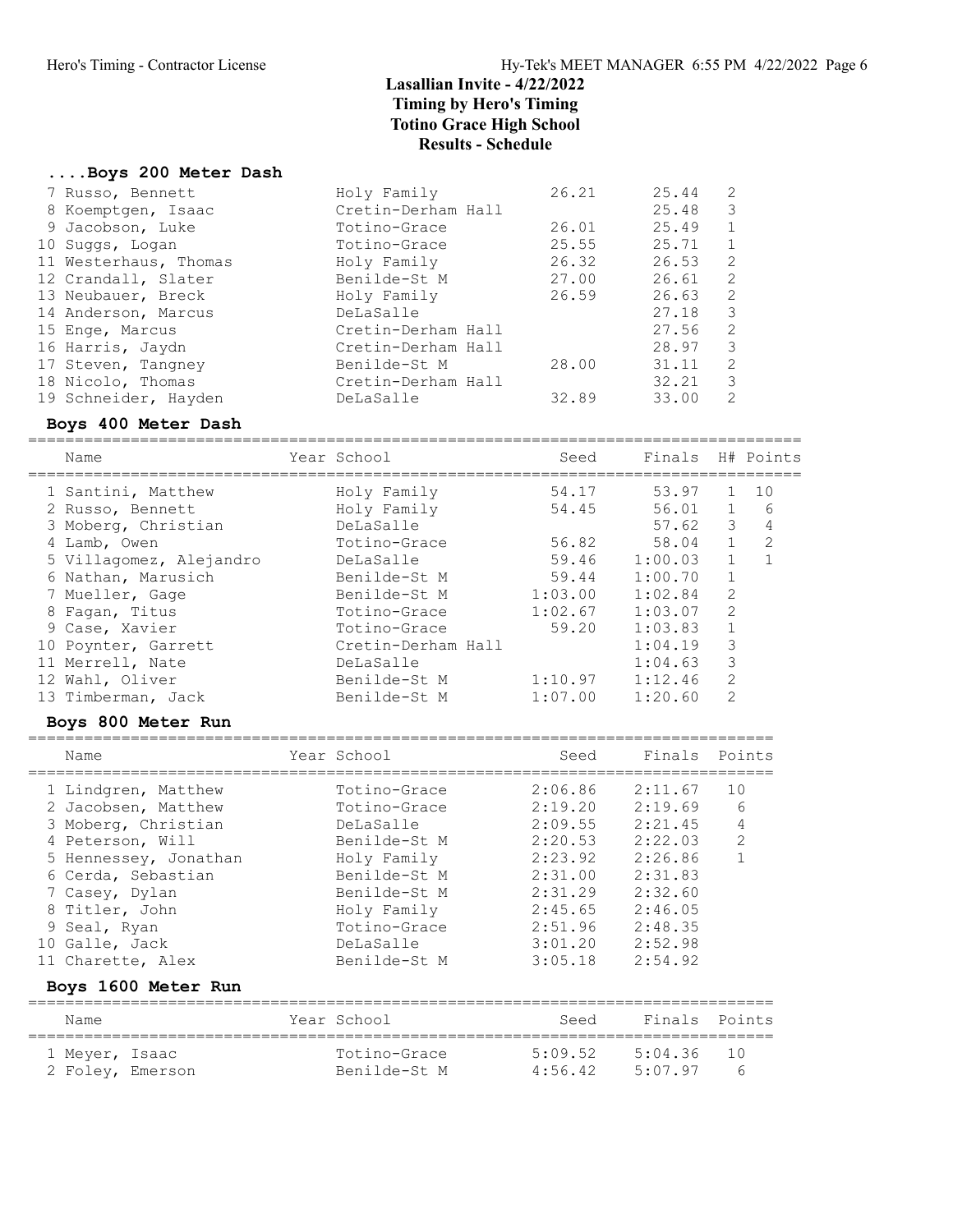#### ....Boys 1600 Meter Run

| 3 Bierbaum, Jack        | Totino-Grace       | 5:04.96 | 5:09.02 | $\overline{4}$ |
|-------------------------|--------------------|---------|---------|----------------|
| 4 Rokala, Mason         | Benilde-St M       | 4:58.66 | 5:10.73 | 2              |
| 5 Henly, Ian            | Cretin-Derham Hall | 5:12.67 | 5:12.25 | 1              |
| 6 Steines, John         | DeLaSalle          | 5:09.04 | 5:27.32 |                |
| 7 Muelhaussen, Henry    | Benilde-St M       | 5:20.61 | 5:27.90 |                |
| 8 Caputo Sullivan, Owen | DeLaSalle          | 5:53.83 | 5:45.36 |                |
| 9 McLay, Liam           | Cretin-Derham Hall |         | 5:46.34 |                |
| 10 Denton, Frank        | Totino-Grace       | 5:24.12 | 5:53.99 |                |
| 11 Jackson, Miles       | DeLaSalle          |         | 5:54.01 |                |
| 12 Abelson, Zach        | DeLaSalle          | 6:18.64 | 6:17.25 |                |
| 13 Hamilton, Nathan     | Holy Family        | 6:34.65 | 6:27.04 |                |
|                         |                    |         |         |                |

## Boys 3200 Meter Run

| Name                 | Year School  | Seed     | Finals Points |               |
|----------------------|--------------|----------|---------------|---------------|
| 1 Steines, John      | DeLaSalle    | 11:24.32 | 11:20.95      | 10            |
| 2 Rokala, Mason      | Benilde-St M | 10:53.18 | 11:21.38      | 6             |
| 3 Muelhaussen, Henry | Benilde-St M | 12:23.25 | 12:21.54      | 4             |
| 4 Haenel, Lucas      | Benilde-St M | 12:30.00 | 12:22.34      | $\mathcal{L}$ |
| 5 Embacher, Zach     | Totino-Grace | 11:55.24 | 12:41.65      |               |
| 6 Vance, Landon      | Totino-Grace | 12:14.08 | 12:49.60      |               |
| 7 Hesse, Alexander   | Holy Family  | 13:13.60 | 13:10.91      |               |
|                      |              |          |               |               |

## Boys 110 Meter Hurdles

| Name               | Year School  | Seed  | Finals Points |       |
|--------------------|--------------|-------|---------------|-------|
| 1 Criswell, Curtis | Totino-Grace | 19.51 | 2022          | - 1 N |
| 2 Strong, Michael  | Totino-Grace | 18 88 | 2041          | h     |

## Boys 300 Meter Hurdles

| Name                               | Year School                 | Seed           | Finals Points  |                   |
|------------------------------------|-----------------------------|----------------|----------------|-------------------|
| 1 Bauer, Jack<br>2 Strong, Michael | Holy Family<br>Totino-Grace | 44.42<br>46.20 | 45.00<br>46.81 | - 1 N<br>$\kappa$ |
| 3 Criswell, Curtis                 | Totino-Grace                | 49 09          | 49 23          |                   |

# Boys 4x100 Meter Relay

| School                                                                 | Seed                                            | Finals Points |               |
|------------------------------------------------------------------------|-------------------------------------------------|---------------|---------------|
| 1 DeLaSalle 'A'<br>1) Powell, Kahn                                     | 45.92<br>2) Neary, Liam                         | 46.18         | 8             |
| 3) Fisher, Charlie<br>2 Totino-Grace 'A'<br>1) Karlson, Hunter         | 4) Langford, Gus<br>44.96<br>2) Mathis, EJ      | 46.34         | 6             |
| 3) Kuharski, Justin<br>3 Cretin-Derham Hall 'A'<br>1) Koemptgen, Isaac | 4) Schaar, Peter<br>2) Hilger, Colin            | 47.58         |               |
| 3) Perry, Max<br>4 Holy Family Catholic 'A'<br>1) Riley, Jackson       | 4) Hall, Durelle<br>47.25<br>2) Paidosh, Kieran | 48.25         | $\mathcal{P}$ |
|                                                                        |                                                 |               |               |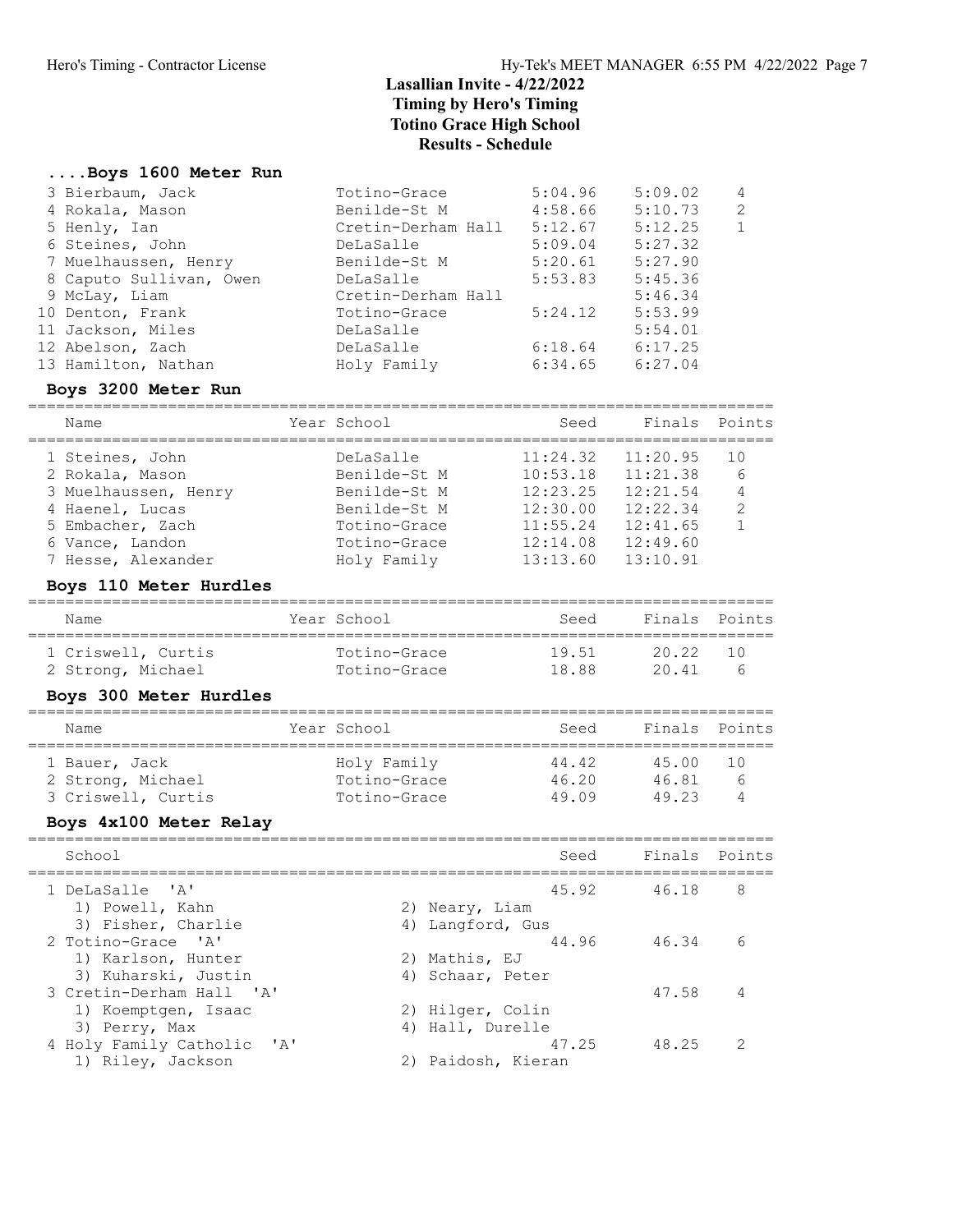#### ....Boys 4x100 Meter Relay

| 3) Chromy, Matthew           | 4) Diminnie, Edward      |
|------------------------------|--------------------------|
| -- Benilde-St Margaret's 'A' | 2nd exch<br>50.00<br>DO. |
| 1) Thueringer, Mitchell      | 2) Scroggins, Charles    |
| 3) McLaughlin, Eli           | 4) Kloss, Max            |

#### Boys 4x200 Meter Relay

| School                                 |    | Seed                    | Finals  | Points        |          |
|----------------------------------------|----|-------------------------|---------|---------------|----------|
| 1 DeLaSalle 'A'                        |    | $1:45.46$ $1:36.05$     |         | 8             |          |
| 1) Johnson, Kyle                       |    | 2) Moses, Isreal        |         |               |          |
| 3) Neary, Liam                         |    | 4) Langford, Gus        |         |               |          |
| 2 Totino-Grace 'A'                     |    | 1:39.22                 | 1:40.12 | 6             |          |
| 1) Jacobson, Luke                      |    | 2) Lee, Ahjany          |         |               |          |
| 3) Suggs, Logan                        |    | 4) Mathis, EJ           |         |               |          |
| 3 Holy Family Catholic 'A'             |    | $1:38.17$ $1:40.69$     |         | 4             |          |
| 1) Bauer, Jack                         |    | 2) Paidosh, Kieran      |         |               |          |
| 3) Laaksonen, Thomas                   |    | 4) Frye, Gavin          |         |               |          |
| 4 Cretin-Derham Hall<br><b>. ' ∧ '</b> |    |                         | 1:48.92 | $\mathcal{L}$ |          |
| 1) Bengtson, Carson                    |    | 2) Harris, Jaydn        |         |               |          |
| 3) Gayles, Jaylen                      |    | 4) Anetipa, Sana        |         |               |          |
| -- Benilde-St Margaret's 'A'           |    | 1:45.02                 | DO      |               | 1st exhq |
| 1) Igel, Oscar                         |    | 2) Thueringer, Mitchell |         |               |          |
| 3) Gettel, Jon                         | 4) | Adair, Diego            |         |               |          |

#### Boys 4x400 Meter Relay

================================================================================ School Seed Finals Points ================================================================================ 1 Benilde-St Margaret's 'A' 4:01.56 3:57.85 8 1) Mullin, Patrick 2) Foley, Emerson 3) Peterson, Will 4) Wahlstrom, Aiden 2 Totino-Grace 'A' 3:40.88 4:02.98 6 1) Schaar, Peter 2) Lee, Ahjany 3) Karlson, Hunter (4) Kuharski, Justin 3 Holy Family Catholic 'A' 3:38.09 4:20.63 4 1) Spalding, Dylan 2) Hennessey, Jonathan 3) Zweber, Benedict (4) Titler, John

#### Boys 4x800 Meter Relay ================================================================================

| School                      | Seed                   | Finals Points |               |
|-----------------------------|------------------------|---------------|---------------|
| 1 Totino-Grace 'A'          |                        | 9:15.87       | 8             |
| 2 DeLaSalle 'A'             | 10:03.58               | 9:31.03       | 6             |
| 1) Moberg, Christian        | 2) Steines, John       |               |               |
| 3) Avent, Elijah            | 4) Merrell, Nate       |               |               |
| 3 Holy Family Catholic 'A'  | 9:30.00                | 9:59.89       |               |
| 1) Spalding, Dylan          | 2) Zweber, Benedict    |               |               |
| 3) Titler, John             | 4) Hennessey, Jonathan |               |               |
| 4 Benilde-St Margaret's 'A' | $11:20.00$ $10:25.61$  |               | $\mathcal{P}$ |
| 1) Wolfson, Benjamin        | 2) Casey, Dylan        |               |               |
| 3) Terry, Benjamin          | Mueller, Gage          |               |               |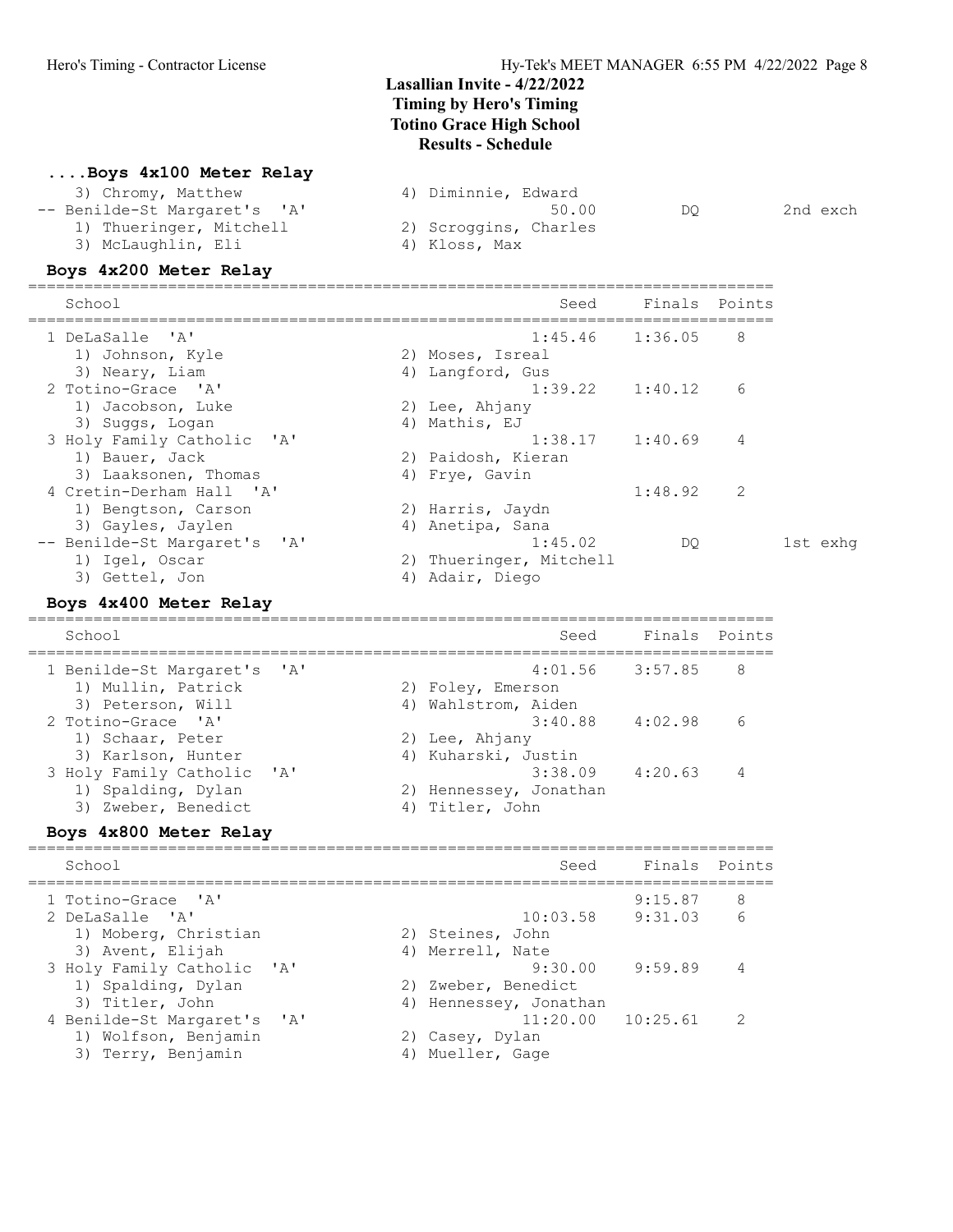#### Boys Long Jump

| Year School<br>Finals Points<br>Name<br>====================================<br>DeLaSalle<br>$20 - 04.00$<br>$19 - 04.50$<br>10<br>1 Moses, Isreal<br>6<br>Benilde-St M<br>$20 - 02.00$<br>$19 - 01.50$<br>2 Brewer, Himie<br>$\overline{4}$<br>Totino-Grace<br>$18 - 06.25$<br>$19 - 01.00$<br>3 Keten, Marquel<br>$\sqrt{2}$<br>4 Diminnie, Edward<br>Holy Family<br>18-08.00<br>$18 - 01.00$<br>$\mathbf{1}$<br>Benilde-St M<br>$17 - 11.00$<br>$17 - 04.25$<br>5 Igel, Oscar<br>6 Schaar, Peter<br>Totino-Grace<br>$17 - 04.00$<br>7 Russell, Will<br>$18 - 10.50$<br>$17 - 03.50$<br>Totino-Grace<br>Totino-Grace<br>$18 - 00.00$<br>$16 - 09.50$<br>8 Suggs, Logan<br>Cretin-Derham Hall<br>$16 - 08.75$<br>9 Anetipa, Sana<br>$15 - 07.50$<br>$16 - 07.50$<br>Holy Family<br>Totino-Grace<br>$14 - 10.00$<br>$16 - 05.50$<br>$16 - 02.75$<br>DeLaSalle<br>DeLaSalle<br>$17 - 04.00$<br>$16 - 02.50$<br>14 Adams, Carlos<br>DeLaSalle<br>$15 - 03.25$<br>$17 - 09.00$<br>15 Nathan, Marusich<br>Benilde-St M<br>$14 - 08.50$<br>16 Jason, Burnside<br>Benilde-St M<br>$16 - 04.00$<br>$14 - 06.75$<br>17 Poynter, Garrett<br>Cretin-Derham Hall<br>$13 - 11.50$<br>18 Neubauer, Breck<br>$15 - 04.25$<br>$13 - 09.50$<br>Holy Family<br>-- Plum, Charles<br>Cretin-Derham Hall<br>$17 - 09.75$<br>FOUL<br>-- Hall, Durelle<br>Cretin-Derham Hall<br>$16 - 04.25$<br>FOUL<br>Boys Triple Jump<br>Year School<br>Seed<br>Finals<br>Points<br>Name<br>$39 - 08.50$<br>$39 - 03.00$<br>10<br>1 Russell, Will<br>Totino-Grace<br>6<br>2 Karlson, Hunter<br>Totino-Grace<br>$40 - 03.00$<br>$38 - 10.75$<br>$\overline{4}$<br>3 Hall, Durelle<br>Cretin-Derham Hall 41-04.75<br>$37 - 08.50$<br>$\mathbf{2}$<br>4 Schmidt, Isaac<br>$31 - 02.50$<br>$31 - 05.25$<br>Totino-Grace<br>5 Nathan, Marusich<br>$30 - 10.75$<br>$\mathbf{1}$<br>Benilde-St M<br>Cretin-Derham Hall 37-11.00<br>$30 - 04.25$<br>6 Anetipa, Sana<br>$28 - 06.50$<br>$26 - 07.00$<br>7 Steven, Tangney<br>Benilde-St M<br>-- Nkemough, Franklin<br>Benilde-St M<br>FOUL<br>Boys Shot Put<br>Year School<br>Seed<br>Finals<br>Name<br>H# Points<br>1 Mechtel, Benjamin<br>$41 - 03.50$<br>$42 - 06.00$<br>2<br>10<br>Holy Family<br>$\mathbf{2}$<br>2 DeMedici, Louie<br>$41 - 00.50$<br>Totino-Grace<br>$42 - 01.00$<br>6<br>$\mathbf{2}$<br>3 Sauer, CJ<br>Benilde-St M<br>$42 - 00.00$<br>$40 - 05.25$<br>4<br>4 Banks, Brian<br>Benilde-St M<br>1<br>2<br>$30 - 00.00$<br>$39 - 06.00$<br>2<br>$\mathbf{1}$<br>5 Baker, Charles<br>Totino-Grace<br>$40 - 03.75$<br>$37 - 03.00$<br>$\mathbf 2$<br>6 Stallock, Nicholas<br>Holy Family<br>$36 - 04.50$<br>$36 - 01.00$<br>$\sqrt{2}$<br>Benilde-St M<br>$34 - 09.50$<br>7 Frank, Mason<br>$35 - 07.00$<br>$1\,$<br>8 Bresnan, Elijah<br>Holy Family<br>$33 - 07.00$<br>$33 - 05.00$<br>$\,1\,$<br>9 Modahl, Jack<br>Totino-Grace<br>$32 - 01.00$<br>$33 - 01.50$<br>$\mathbf{2}$<br>10 Biruk, Nate<br>Totino-Grace<br>$32 - 07.00$<br>$35 - 03.50$ | ============        | ============= | ============================ |              |             |  |
|-----------------------------------------------------------------------------------------------------------------------------------------------------------------------------------------------------------------------------------------------------------------------------------------------------------------------------------------------------------------------------------------------------------------------------------------------------------------------------------------------------------------------------------------------------------------------------------------------------------------------------------------------------------------------------------------------------------------------------------------------------------------------------------------------------------------------------------------------------------------------------------------------------------------------------------------------------------------------------------------------------------------------------------------------------------------------------------------------------------------------------------------------------------------------------------------------------------------------------------------------------------------------------------------------------------------------------------------------------------------------------------------------------------------------------------------------------------------------------------------------------------------------------------------------------------------------------------------------------------------------------------------------------------------------------------------------------------------------------------------------------------------------------------------------------------------------------------------------------------------------------------------------------------------------------------------------------------------------------------------------------------------------------------------------------------------------------------------------------------------------------------------------------------------------------------------------------------------------------------------------------------------------------------------------------------------------------------------------------------------------------------------------------------------------------------------------------------------------------------------------------------------------------------------------------------------------------------------------------------------------------------------------------------------------------------------------------------------------------------------------------------------------------------------------------------------------------------------------------------------------------------------------------------------------------------------------------------------------------|---------------------|---------------|------------------------------|--------------|-------------|--|
|                                                                                                                                                                                                                                                                                                                                                                                                                                                                                                                                                                                                                                                                                                                                                                                                                                                                                                                                                                                                                                                                                                                                                                                                                                                                                                                                                                                                                                                                                                                                                                                                                                                                                                                                                                                                                                                                                                                                                                                                                                                                                                                                                                                                                                                                                                                                                                                                                                                                                                                                                                                                                                                                                                                                                                                                                                                                                                                                                                             |                     |               | Seed                         |              |             |  |
|                                                                                                                                                                                                                                                                                                                                                                                                                                                                                                                                                                                                                                                                                                                                                                                                                                                                                                                                                                                                                                                                                                                                                                                                                                                                                                                                                                                                                                                                                                                                                                                                                                                                                                                                                                                                                                                                                                                                                                                                                                                                                                                                                                                                                                                                                                                                                                                                                                                                                                                                                                                                                                                                                                                                                                                                                                                                                                                                                                             |                     |               |                              |              |             |  |
|                                                                                                                                                                                                                                                                                                                                                                                                                                                                                                                                                                                                                                                                                                                                                                                                                                                                                                                                                                                                                                                                                                                                                                                                                                                                                                                                                                                                                                                                                                                                                                                                                                                                                                                                                                                                                                                                                                                                                                                                                                                                                                                                                                                                                                                                                                                                                                                                                                                                                                                                                                                                                                                                                                                                                                                                                                                                                                                                                                             |                     |               |                              |              |             |  |
|                                                                                                                                                                                                                                                                                                                                                                                                                                                                                                                                                                                                                                                                                                                                                                                                                                                                                                                                                                                                                                                                                                                                                                                                                                                                                                                                                                                                                                                                                                                                                                                                                                                                                                                                                                                                                                                                                                                                                                                                                                                                                                                                                                                                                                                                                                                                                                                                                                                                                                                                                                                                                                                                                                                                                                                                                                                                                                                                                                             |                     |               |                              |              |             |  |
|                                                                                                                                                                                                                                                                                                                                                                                                                                                                                                                                                                                                                                                                                                                                                                                                                                                                                                                                                                                                                                                                                                                                                                                                                                                                                                                                                                                                                                                                                                                                                                                                                                                                                                                                                                                                                                                                                                                                                                                                                                                                                                                                                                                                                                                                                                                                                                                                                                                                                                                                                                                                                                                                                                                                                                                                                                                                                                                                                                             |                     |               |                              |              |             |  |
|                                                                                                                                                                                                                                                                                                                                                                                                                                                                                                                                                                                                                                                                                                                                                                                                                                                                                                                                                                                                                                                                                                                                                                                                                                                                                                                                                                                                                                                                                                                                                                                                                                                                                                                                                                                                                                                                                                                                                                                                                                                                                                                                                                                                                                                                                                                                                                                                                                                                                                                                                                                                                                                                                                                                                                                                                                                                                                                                                                             |                     |               |                              |              |             |  |
|                                                                                                                                                                                                                                                                                                                                                                                                                                                                                                                                                                                                                                                                                                                                                                                                                                                                                                                                                                                                                                                                                                                                                                                                                                                                                                                                                                                                                                                                                                                                                                                                                                                                                                                                                                                                                                                                                                                                                                                                                                                                                                                                                                                                                                                                                                                                                                                                                                                                                                                                                                                                                                                                                                                                                                                                                                                                                                                                                                             |                     |               |                              |              |             |  |
|                                                                                                                                                                                                                                                                                                                                                                                                                                                                                                                                                                                                                                                                                                                                                                                                                                                                                                                                                                                                                                                                                                                                                                                                                                                                                                                                                                                                                                                                                                                                                                                                                                                                                                                                                                                                                                                                                                                                                                                                                                                                                                                                                                                                                                                                                                                                                                                                                                                                                                                                                                                                                                                                                                                                                                                                                                                                                                                                                                             |                     |               |                              |              |             |  |
|                                                                                                                                                                                                                                                                                                                                                                                                                                                                                                                                                                                                                                                                                                                                                                                                                                                                                                                                                                                                                                                                                                                                                                                                                                                                                                                                                                                                                                                                                                                                                                                                                                                                                                                                                                                                                                                                                                                                                                                                                                                                                                                                                                                                                                                                                                                                                                                                                                                                                                                                                                                                                                                                                                                                                                                                                                                                                                                                                                             |                     |               |                              |              |             |  |
|                                                                                                                                                                                                                                                                                                                                                                                                                                                                                                                                                                                                                                                                                                                                                                                                                                                                                                                                                                                                                                                                                                                                                                                                                                                                                                                                                                                                                                                                                                                                                                                                                                                                                                                                                                                                                                                                                                                                                                                                                                                                                                                                                                                                                                                                                                                                                                                                                                                                                                                                                                                                                                                                                                                                                                                                                                                                                                                                                                             |                     |               |                              |              |             |  |
|                                                                                                                                                                                                                                                                                                                                                                                                                                                                                                                                                                                                                                                                                                                                                                                                                                                                                                                                                                                                                                                                                                                                                                                                                                                                                                                                                                                                                                                                                                                                                                                                                                                                                                                                                                                                                                                                                                                                                                                                                                                                                                                                                                                                                                                                                                                                                                                                                                                                                                                                                                                                                                                                                                                                                                                                                                                                                                                                                                             | 10 Frye, Gavin      |               |                              |              |             |  |
|                                                                                                                                                                                                                                                                                                                                                                                                                                                                                                                                                                                                                                                                                                                                                                                                                                                                                                                                                                                                                                                                                                                                                                                                                                                                                                                                                                                                                                                                                                                                                                                                                                                                                                                                                                                                                                                                                                                                                                                                                                                                                                                                                                                                                                                                                                                                                                                                                                                                                                                                                                                                                                                                                                                                                                                                                                                                                                                                                                             | 11 Kuharski, Justin |               |                              |              |             |  |
|                                                                                                                                                                                                                                                                                                                                                                                                                                                                                                                                                                                                                                                                                                                                                                                                                                                                                                                                                                                                                                                                                                                                                                                                                                                                                                                                                                                                                                                                                                                                                                                                                                                                                                                                                                                                                                                                                                                                                                                                                                                                                                                                                                                                                                                                                                                                                                                                                                                                                                                                                                                                                                                                                                                                                                                                                                                                                                                                                                             | 12 Powell, Kahn     |               |                              |              |             |  |
|                                                                                                                                                                                                                                                                                                                                                                                                                                                                                                                                                                                                                                                                                                                                                                                                                                                                                                                                                                                                                                                                                                                                                                                                                                                                                                                                                                                                                                                                                                                                                                                                                                                                                                                                                                                                                                                                                                                                                                                                                                                                                                                                                                                                                                                                                                                                                                                                                                                                                                                                                                                                                                                                                                                                                                                                                                                                                                                                                                             | 13 Fisher, Charlie  |               |                              |              |             |  |
|                                                                                                                                                                                                                                                                                                                                                                                                                                                                                                                                                                                                                                                                                                                                                                                                                                                                                                                                                                                                                                                                                                                                                                                                                                                                                                                                                                                                                                                                                                                                                                                                                                                                                                                                                                                                                                                                                                                                                                                                                                                                                                                                                                                                                                                                                                                                                                                                                                                                                                                                                                                                                                                                                                                                                                                                                                                                                                                                                                             |                     |               |                              |              |             |  |
|                                                                                                                                                                                                                                                                                                                                                                                                                                                                                                                                                                                                                                                                                                                                                                                                                                                                                                                                                                                                                                                                                                                                                                                                                                                                                                                                                                                                                                                                                                                                                                                                                                                                                                                                                                                                                                                                                                                                                                                                                                                                                                                                                                                                                                                                                                                                                                                                                                                                                                                                                                                                                                                                                                                                                                                                                                                                                                                                                                             |                     |               |                              |              |             |  |
|                                                                                                                                                                                                                                                                                                                                                                                                                                                                                                                                                                                                                                                                                                                                                                                                                                                                                                                                                                                                                                                                                                                                                                                                                                                                                                                                                                                                                                                                                                                                                                                                                                                                                                                                                                                                                                                                                                                                                                                                                                                                                                                                                                                                                                                                                                                                                                                                                                                                                                                                                                                                                                                                                                                                                                                                                                                                                                                                                                             |                     |               |                              |              |             |  |
|                                                                                                                                                                                                                                                                                                                                                                                                                                                                                                                                                                                                                                                                                                                                                                                                                                                                                                                                                                                                                                                                                                                                                                                                                                                                                                                                                                                                                                                                                                                                                                                                                                                                                                                                                                                                                                                                                                                                                                                                                                                                                                                                                                                                                                                                                                                                                                                                                                                                                                                                                                                                                                                                                                                                                                                                                                                                                                                                                                             |                     |               |                              |              |             |  |
|                                                                                                                                                                                                                                                                                                                                                                                                                                                                                                                                                                                                                                                                                                                                                                                                                                                                                                                                                                                                                                                                                                                                                                                                                                                                                                                                                                                                                                                                                                                                                                                                                                                                                                                                                                                                                                                                                                                                                                                                                                                                                                                                                                                                                                                                                                                                                                                                                                                                                                                                                                                                                                                                                                                                                                                                                                                                                                                                                                             |                     |               |                              |              |             |  |
|                                                                                                                                                                                                                                                                                                                                                                                                                                                                                                                                                                                                                                                                                                                                                                                                                                                                                                                                                                                                                                                                                                                                                                                                                                                                                                                                                                                                                                                                                                                                                                                                                                                                                                                                                                                                                                                                                                                                                                                                                                                                                                                                                                                                                                                                                                                                                                                                                                                                                                                                                                                                                                                                                                                                                                                                                                                                                                                                                                             |                     |               |                              |              |             |  |
|                                                                                                                                                                                                                                                                                                                                                                                                                                                                                                                                                                                                                                                                                                                                                                                                                                                                                                                                                                                                                                                                                                                                                                                                                                                                                                                                                                                                                                                                                                                                                                                                                                                                                                                                                                                                                                                                                                                                                                                                                                                                                                                                                                                                                                                                                                                                                                                                                                                                                                                                                                                                                                                                                                                                                                                                                                                                                                                                                                             |                     |               |                              |              |             |  |
|                                                                                                                                                                                                                                                                                                                                                                                                                                                                                                                                                                                                                                                                                                                                                                                                                                                                                                                                                                                                                                                                                                                                                                                                                                                                                                                                                                                                                                                                                                                                                                                                                                                                                                                                                                                                                                                                                                                                                                                                                                                                                                                                                                                                                                                                                                                                                                                                                                                                                                                                                                                                                                                                                                                                                                                                                                                                                                                                                                             |                     |               |                              |              |             |  |
|                                                                                                                                                                                                                                                                                                                                                                                                                                                                                                                                                                                                                                                                                                                                                                                                                                                                                                                                                                                                                                                                                                                                                                                                                                                                                                                                                                                                                                                                                                                                                                                                                                                                                                                                                                                                                                                                                                                                                                                                                                                                                                                                                                                                                                                                                                                                                                                                                                                                                                                                                                                                                                                                                                                                                                                                                                                                                                                                                                             |                     |               |                              |              |             |  |
|                                                                                                                                                                                                                                                                                                                                                                                                                                                                                                                                                                                                                                                                                                                                                                                                                                                                                                                                                                                                                                                                                                                                                                                                                                                                                                                                                                                                                                                                                                                                                                                                                                                                                                                                                                                                                                                                                                                                                                                                                                                                                                                                                                                                                                                                                                                                                                                                                                                                                                                                                                                                                                                                                                                                                                                                                                                                                                                                                                             |                     |               |                              |              |             |  |
|                                                                                                                                                                                                                                                                                                                                                                                                                                                                                                                                                                                                                                                                                                                                                                                                                                                                                                                                                                                                                                                                                                                                                                                                                                                                                                                                                                                                                                                                                                                                                                                                                                                                                                                                                                                                                                                                                                                                                                                                                                                                                                                                                                                                                                                                                                                                                                                                                                                                                                                                                                                                                                                                                                                                                                                                                                                                                                                                                                             |                     |               |                              |              |             |  |
|                                                                                                                                                                                                                                                                                                                                                                                                                                                                                                                                                                                                                                                                                                                                                                                                                                                                                                                                                                                                                                                                                                                                                                                                                                                                                                                                                                                                                                                                                                                                                                                                                                                                                                                                                                                                                                                                                                                                                                                                                                                                                                                                                                                                                                                                                                                                                                                                                                                                                                                                                                                                                                                                                                                                                                                                                                                                                                                                                                             |                     |               |                              |              |             |  |
|                                                                                                                                                                                                                                                                                                                                                                                                                                                                                                                                                                                                                                                                                                                                                                                                                                                                                                                                                                                                                                                                                                                                                                                                                                                                                                                                                                                                                                                                                                                                                                                                                                                                                                                                                                                                                                                                                                                                                                                                                                                                                                                                                                                                                                                                                                                                                                                                                                                                                                                                                                                                                                                                                                                                                                                                                                                                                                                                                                             |                     |               |                              |              |             |  |
|                                                                                                                                                                                                                                                                                                                                                                                                                                                                                                                                                                                                                                                                                                                                                                                                                                                                                                                                                                                                                                                                                                                                                                                                                                                                                                                                                                                                                                                                                                                                                                                                                                                                                                                                                                                                                                                                                                                                                                                                                                                                                                                                                                                                                                                                                                                                                                                                                                                                                                                                                                                                                                                                                                                                                                                                                                                                                                                                                                             |                     |               |                              |              |             |  |
|                                                                                                                                                                                                                                                                                                                                                                                                                                                                                                                                                                                                                                                                                                                                                                                                                                                                                                                                                                                                                                                                                                                                                                                                                                                                                                                                                                                                                                                                                                                                                                                                                                                                                                                                                                                                                                                                                                                                                                                                                                                                                                                                                                                                                                                                                                                                                                                                                                                                                                                                                                                                                                                                                                                                                                                                                                                                                                                                                                             |                     |               |                              |              |             |  |
|                                                                                                                                                                                                                                                                                                                                                                                                                                                                                                                                                                                                                                                                                                                                                                                                                                                                                                                                                                                                                                                                                                                                                                                                                                                                                                                                                                                                                                                                                                                                                                                                                                                                                                                                                                                                                                                                                                                                                                                                                                                                                                                                                                                                                                                                                                                                                                                                                                                                                                                                                                                                                                                                                                                                                                                                                                                                                                                                                                             |                     |               |                              |              |             |  |
|                                                                                                                                                                                                                                                                                                                                                                                                                                                                                                                                                                                                                                                                                                                                                                                                                                                                                                                                                                                                                                                                                                                                                                                                                                                                                                                                                                                                                                                                                                                                                                                                                                                                                                                                                                                                                                                                                                                                                                                                                                                                                                                                                                                                                                                                                                                                                                                                                                                                                                                                                                                                                                                                                                                                                                                                                                                                                                                                                                             |                     |               |                              |              |             |  |
|                                                                                                                                                                                                                                                                                                                                                                                                                                                                                                                                                                                                                                                                                                                                                                                                                                                                                                                                                                                                                                                                                                                                                                                                                                                                                                                                                                                                                                                                                                                                                                                                                                                                                                                                                                                                                                                                                                                                                                                                                                                                                                                                                                                                                                                                                                                                                                                                                                                                                                                                                                                                                                                                                                                                                                                                                                                                                                                                                                             |                     |               |                              |              |             |  |
|                                                                                                                                                                                                                                                                                                                                                                                                                                                                                                                                                                                                                                                                                                                                                                                                                                                                                                                                                                                                                                                                                                                                                                                                                                                                                                                                                                                                                                                                                                                                                                                                                                                                                                                                                                                                                                                                                                                                                                                                                                                                                                                                                                                                                                                                                                                                                                                                                                                                                                                                                                                                                                                                                                                                                                                                                                                                                                                                                                             |                     |               |                              |              |             |  |
|                                                                                                                                                                                                                                                                                                                                                                                                                                                                                                                                                                                                                                                                                                                                                                                                                                                                                                                                                                                                                                                                                                                                                                                                                                                                                                                                                                                                                                                                                                                                                                                                                                                                                                                                                                                                                                                                                                                                                                                                                                                                                                                                                                                                                                                                                                                                                                                                                                                                                                                                                                                                                                                                                                                                                                                                                                                                                                                                                                             |                     |               |                              |              |             |  |
|                                                                                                                                                                                                                                                                                                                                                                                                                                                                                                                                                                                                                                                                                                                                                                                                                                                                                                                                                                                                                                                                                                                                                                                                                                                                                                                                                                                                                                                                                                                                                                                                                                                                                                                                                                                                                                                                                                                                                                                                                                                                                                                                                                                                                                                                                                                                                                                                                                                                                                                                                                                                                                                                                                                                                                                                                                                                                                                                                                             |                     |               |                              |              |             |  |
|                                                                                                                                                                                                                                                                                                                                                                                                                                                                                                                                                                                                                                                                                                                                                                                                                                                                                                                                                                                                                                                                                                                                                                                                                                                                                                                                                                                                                                                                                                                                                                                                                                                                                                                                                                                                                                                                                                                                                                                                                                                                                                                                                                                                                                                                                                                                                                                                                                                                                                                                                                                                                                                                                                                                                                                                                                                                                                                                                                             |                     |               |                              |              |             |  |
|                                                                                                                                                                                                                                                                                                                                                                                                                                                                                                                                                                                                                                                                                                                                                                                                                                                                                                                                                                                                                                                                                                                                                                                                                                                                                                                                                                                                                                                                                                                                                                                                                                                                                                                                                                                                                                                                                                                                                                                                                                                                                                                                                                                                                                                                                                                                                                                                                                                                                                                                                                                                                                                                                                                                                                                                                                                                                                                                                                             |                     |               |                              |              |             |  |
|                                                                                                                                                                                                                                                                                                                                                                                                                                                                                                                                                                                                                                                                                                                                                                                                                                                                                                                                                                                                                                                                                                                                                                                                                                                                                                                                                                                                                                                                                                                                                                                                                                                                                                                                                                                                                                                                                                                                                                                                                                                                                                                                                                                                                                                                                                                                                                                                                                                                                                                                                                                                                                                                                                                                                                                                                                                                                                                                                                             |                     |               |                              |              |             |  |
|                                                                                                                                                                                                                                                                                                                                                                                                                                                                                                                                                                                                                                                                                                                                                                                                                                                                                                                                                                                                                                                                                                                                                                                                                                                                                                                                                                                                                                                                                                                                                                                                                                                                                                                                                                                                                                                                                                                                                                                                                                                                                                                                                                                                                                                                                                                                                                                                                                                                                                                                                                                                                                                                                                                                                                                                                                                                                                                                                                             |                     |               |                              |              |             |  |
|                                                                                                                                                                                                                                                                                                                                                                                                                                                                                                                                                                                                                                                                                                                                                                                                                                                                                                                                                                                                                                                                                                                                                                                                                                                                                                                                                                                                                                                                                                                                                                                                                                                                                                                                                                                                                                                                                                                                                                                                                                                                                                                                                                                                                                                                                                                                                                                                                                                                                                                                                                                                                                                                                                                                                                                                                                                                                                                                                                             |                     |               |                              |              |             |  |
|                                                                                                                                                                                                                                                                                                                                                                                                                                                                                                                                                                                                                                                                                                                                                                                                                                                                                                                                                                                                                                                                                                                                                                                                                                                                                                                                                                                                                                                                                                                                                                                                                                                                                                                                                                                                                                                                                                                                                                                                                                                                                                                                                                                                                                                                                                                                                                                                                                                                                                                                                                                                                                                                                                                                                                                                                                                                                                                                                                             |                     |               |                              |              |             |  |
|                                                                                                                                                                                                                                                                                                                                                                                                                                                                                                                                                                                                                                                                                                                                                                                                                                                                                                                                                                                                                                                                                                                                                                                                                                                                                                                                                                                                                                                                                                                                                                                                                                                                                                                                                                                                                                                                                                                                                                                                                                                                                                                                                                                                                                                                                                                                                                                                                                                                                                                                                                                                                                                                                                                                                                                                                                                                                                                                                                             |                     |               |                              |              |             |  |
|                                                                                                                                                                                                                                                                                                                                                                                                                                                                                                                                                                                                                                                                                                                                                                                                                                                                                                                                                                                                                                                                                                                                                                                                                                                                                                                                                                                                                                                                                                                                                                                                                                                                                                                                                                                                                                                                                                                                                                                                                                                                                                                                                                                                                                                                                                                                                                                                                                                                                                                                                                                                                                                                                                                                                                                                                                                                                                                                                                             |                     |               |                              |              |             |  |
|                                                                                                                                                                                                                                                                                                                                                                                                                                                                                                                                                                                                                                                                                                                                                                                                                                                                                                                                                                                                                                                                                                                                                                                                                                                                                                                                                                                                                                                                                                                                                                                                                                                                                                                                                                                                                                                                                                                                                                                                                                                                                                                                                                                                                                                                                                                                                                                                                                                                                                                                                                                                                                                                                                                                                                                                                                                                                                                                                                             |                     |               |                              |              |             |  |
|                                                                                                                                                                                                                                                                                                                                                                                                                                                                                                                                                                                                                                                                                                                                                                                                                                                                                                                                                                                                                                                                                                                                                                                                                                                                                                                                                                                                                                                                                                                                                                                                                                                                                                                                                                                                                                                                                                                                                                                                                                                                                                                                                                                                                                                                                                                                                                                                                                                                                                                                                                                                                                                                                                                                                                                                                                                                                                                                                                             |                     |               |                              |              |             |  |
|                                                                                                                                                                                                                                                                                                                                                                                                                                                                                                                                                                                                                                                                                                                                                                                                                                                                                                                                                                                                                                                                                                                                                                                                                                                                                                                                                                                                                                                                                                                                                                                                                                                                                                                                                                                                                                                                                                                                                                                                                                                                                                                                                                                                                                                                                                                                                                                                                                                                                                                                                                                                                                                                                                                                                                                                                                                                                                                                                                             | 11 Dietz, Jack      | Benilde-St M  | $29 - 09.00$                 | $30 - 01.50$ | $\mathbf 1$ |  |

12 Sveningson, Adam Holy Family 28-01.00 26-10.50 1